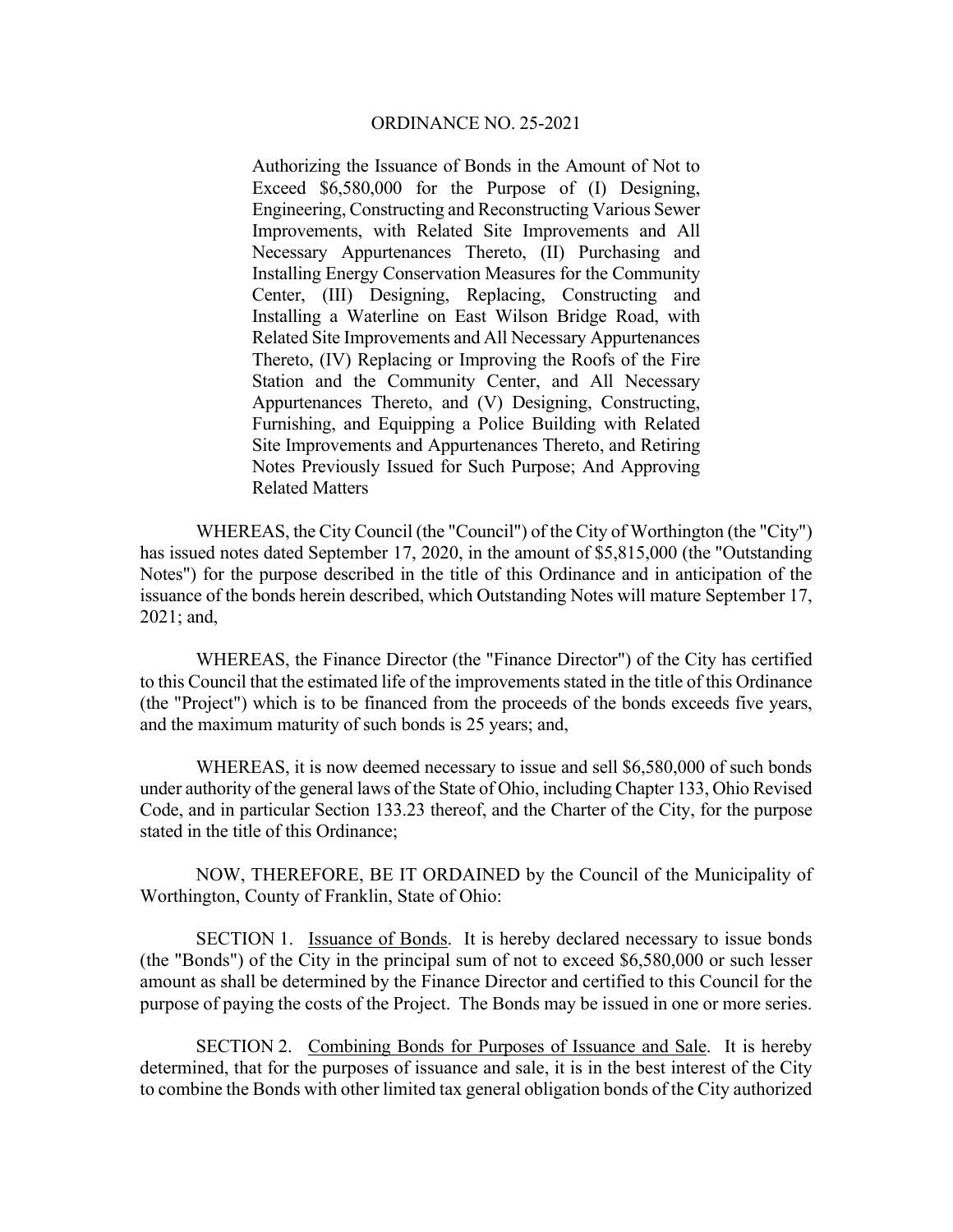by separate ordinances of this Council. The Bonds and such other bonds shall be jointly referred to herein as the "Combined Bonds." As used in this Ordinance, the term "Bonds" shall also mean the Combined Bonds, where appropriate. The Combined Bonds shall be designated "City of Worthington, Ohio Various Purpose Bonds, Series 2021," or as otherwise provided in the Certificate of Award defined in Section 4 hereof.

 SECTION 3. Terms of Bonds. The Bonds shall be issued as fully registered bonds, in denominations of \$5,000 or any integral multiple thereof; shall be numbered consecutively from R-1 upward, as determined by the Finance Director; shall be dated the date determined by the Finance Director and set forth in the Certificate of Award provided for hereinbelow; and shall bear interest, payable semiannually on such dates as shall be determined by the Finance Director and set forth in the Certificate of Award, until the principal sum is paid or provision has been duly made therefor. Interest shall be calculated on the basis of a 360 day year of twelve 30-day months.

 SECTION 4. Certificate of Award. The Finance Director is hereby authorized and directed to execute on behalf of the City a Certificate of Award (the "Certificate of Award") setting forth the aggregate principal amount and the final terms of the Bonds, which aggregate principal amount and terms, subject to the limitations set forth in this Ordinance, shall be as determined by the Finance Director. The Certificate of Award shall indicate the Original Purchaser (as defined hereinbelow) for the Bonds, dated date for the Bonds, the dates on which interest on the Bonds is to be paid (the "Interest Payment Date"), the purchase price for the Bonds (which shall be not less than 97% of the face value thereof), the maturity schedule for the Bonds, the interest rates for the Bonds (provided that the true interest cost for all Bonds in the aggregate shall not exceed 4.50% per annum), the optional and mandatory redemption provisions, if any, and such other terms not inconsistent with this Ordinance as the Finance Director shall deem appropriate.

 SECTION 5. Redemption Provisions of the Bonds. The Bonds shall be subject to optional and mandatory redemption prior to stated maturity, as provided in the Certificate of Award. If optional redemption of the Bonds at a redemption price exceeding 100% is to take place on any date on which a mandatory redemption of the Bonds of the same maturity will take place, the Bonds to be redeemed by optional redemption shall be selected by the Bond Registrar (as defined hereinbelow) prior to the selection of the Bonds to be redeemed at par on the same date.

 When partial redemption is authorized, the Bond Registrar shall select Bonds or portions thereof by lot within a maturity in such manner as the Bond Registrar may determine, provided, however, that the portion of any Bond so selected shall be in the amount of \$5,000 or any integral multiple thereof.

 The notice of the call for redemption of Bonds shall identify (i) by designation, letters, numbers or other distinguishing marks, the Bonds or portions thereof to be redeemed, (ii) the redemption price to be paid, (iii) the date fixed for redemption, and (iv) the place or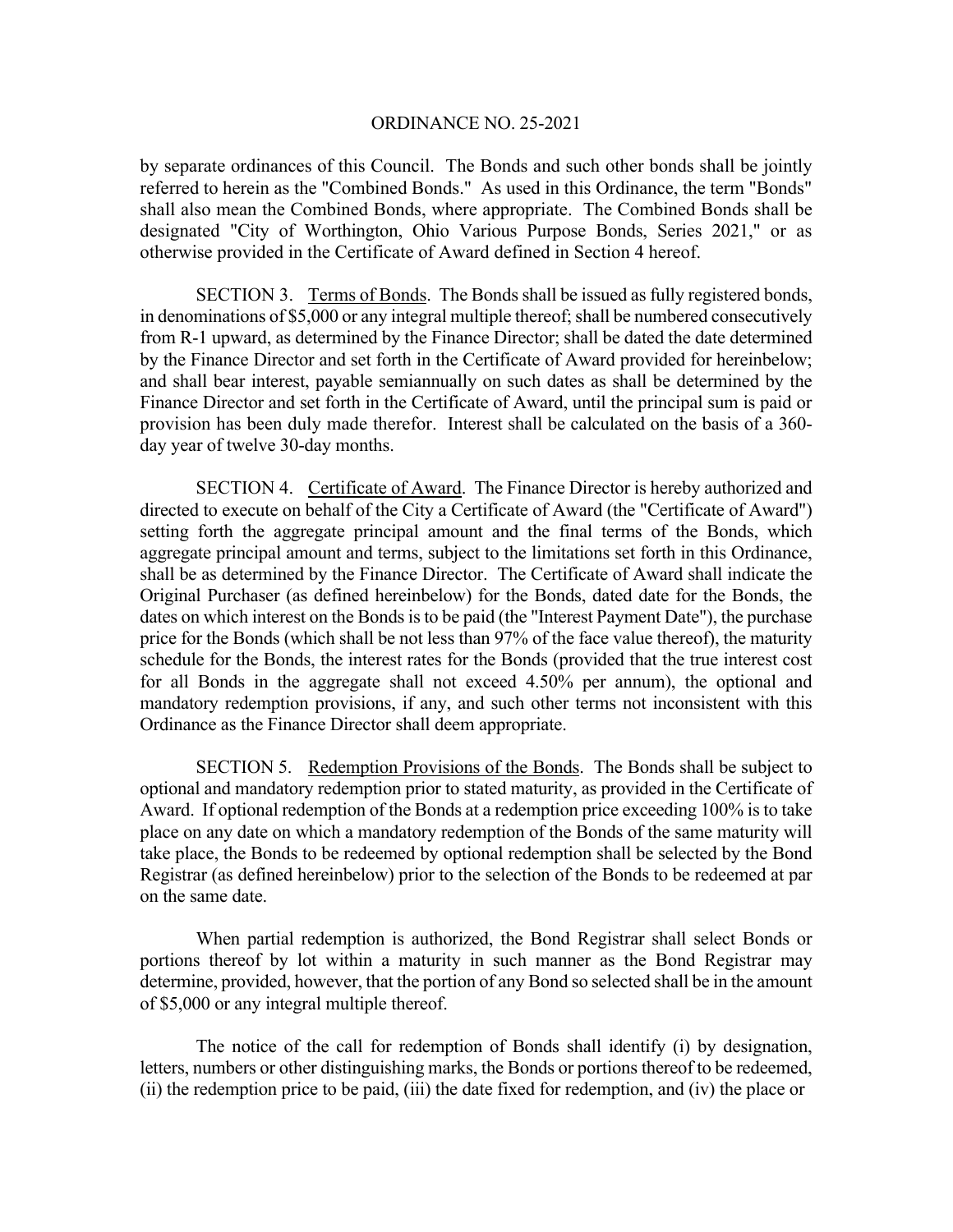places where the amounts due upon redemption are payable. From and after the specified redemption date interest on the Bonds (or portions thereof) called for redemption shall cease to accrue. Such notice shall be sent by first class mail at least 30 days prior to the redemption date to each registered holder of Bonds to be redeemed at the address shown in the Bond Register (as defined herein) on the 15th day preceding the date of mailing. Failure to receive such notice of any defect therein shall not affect the validity of the proceedings for the redemption of any Bond.

 SECTION 6. General Obligation Pledge. The Bonds shall be the full general obligation of the City, and the full faith, credit and revenue of the City are hereby pledged for the prompt payment of the same. The par value to be received from the sale of the Bonds and any excess funds resulting from the issuance of the Bonds shall, to the extent necessary, be used only for the retirement of the Bonds at maturity and are hereby pledged for such purpose.

 SECTION 7. Debt Service Levy. There shall be and is hereby levied annually on all the taxable property in the City, in addition to all other taxes and inside the City's charter millage limitation, a direct tax (the "Debt Service Levy") for each year during which any of the Bonds are outstanding, for the purpose of providing, and in an amount which is sufficient to provide, funds to pay interest upon the Bonds as and when the same falls due and to provide a fund for the repayment of the principal of the Bonds at maturity or upon redemption. The Debt Service Levy shall not be less than the interest and sinking fund tax required by Article XII, Section 11 of the Ohio Constitution.

The Debt Service Levy shall be and is hereby ordered computed, certified, levied and extended upon the tax duplicate and collected by the same officers, in the same manner, and at the same time that taxes for general purposes for each of such years are certified, extended and collected. The Debt Service Levy shall be placed before and in preference to all other items and for the full amount thereof. The funds derived from the Debt Service Levy shall be placed in a separate and distinct fund, which shall be irrevocably pledged for the payment of premium, if any, and interest on and principal of the Bonds when and as the same falls due. Notwithstanding the foregoing, if the City determines that funds will be available from other sources for the payment of the Bonds in any year, the amount of the Debt Service Levy for such year shall be reduced by the amount of funds which will be so available, and the City shall appropriate such funds to the payment of the Bonds in accordance with law.

 SECTION 8. Income Tax Pledge. The City hereby covenants, pursuant to Section 133.05(B)(7), Ohio Revised Code, to appropriate annually from lawfully available municipal income taxes, and to continue to levy and collect municipal income taxes adequate to produce, amounts necessary to meet the debt charges on the Bonds in each year until full payment is made.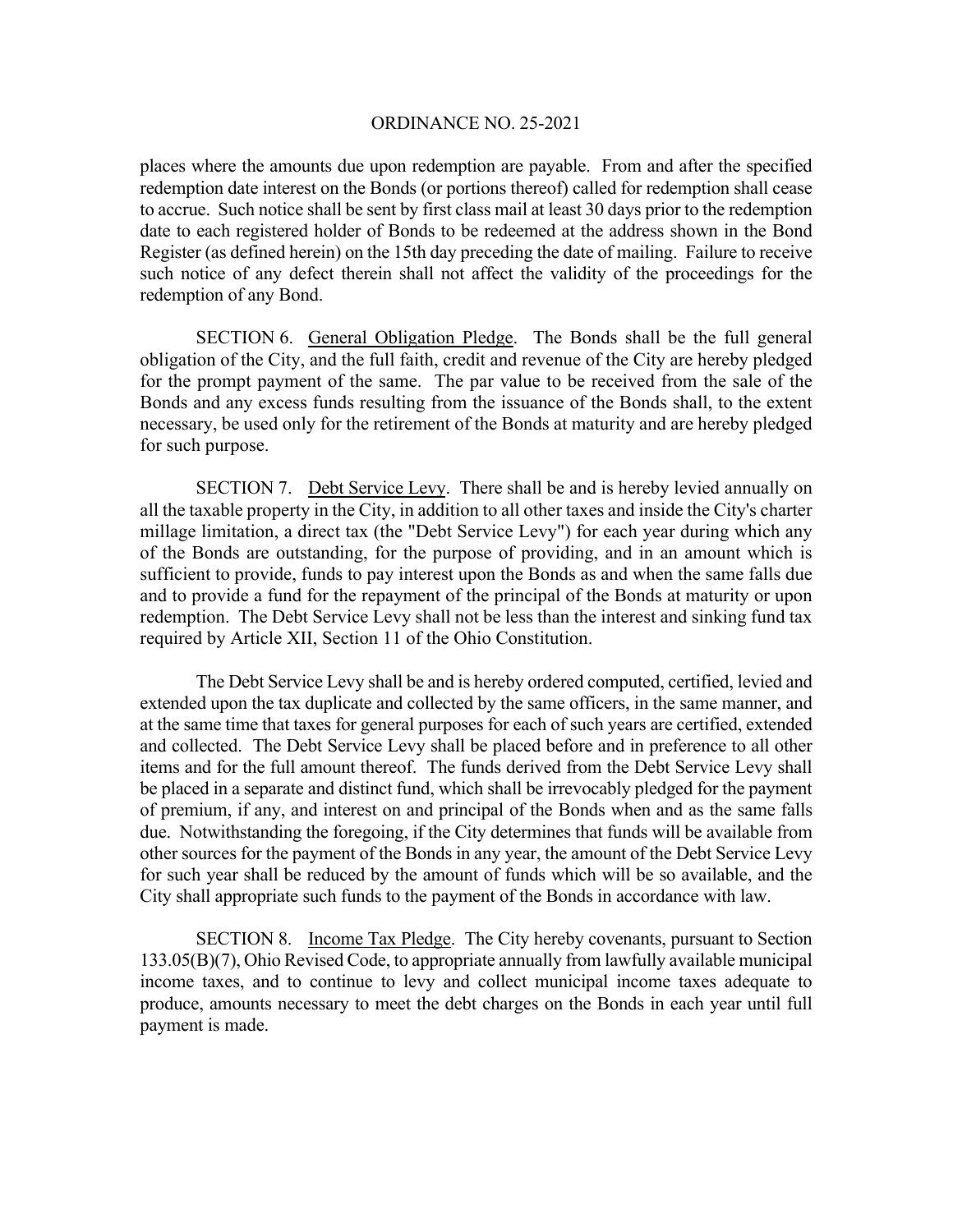SECTION 9. Sale of the Bonds; Use of Proceeds. The Bonds shall be awarded by competitive sale based on bids submitted to the City following the publication of a notice of sale (or similar document) for the Bonds, which shall be in such form as approved by the Finance Director. The sale and award of the Bonds shall be evidenced by the Certificate of Award, which shall award the sale of the Bonds to such purchaser (the "Original Purchaser") as shall offer, in the opinion of the Finance Director, the best terms for the purchase of the Bonds. The Finance Director is hereby authorized and directed to deliver the Bonds, when executed, to the Original Purchaser upon payment of the purchase price and accrued interest, if any, to the date of delivery

The proceeds of such sale, except any accrued interest or premium thereon, shall be deposited in the Treasury of the City and used for the purpose aforesaid and for no other purpose. Any accrued interest received from the sale of the Bonds shall be transferred to the bond retirement fund to be applied to the payment of the principal of and interest on the Bonds, or other obligations of the City, as permitted by law. Any premium received from the sale of the Bonds may be used to pay the financing costs of the Bonds within the meaning of Ohio Revised Code Section 133.01(K) or be deposited into the bond retirement fund in the manner provided by law.

 SECTION 10. Form and Execution of the Bonds. The Bonds shall express upon their faces the purpose for which they are issued and that they are issued pursuant to this Ordinance; and shall be executed by the Finance Director and the City Manager of the City (the "City Manager"), in their official capacities, provided that either or both of their signatures may be a facsimile. No Bond shall be valid or become obligatory for any purpose or shall be entitled to any security or benefit under this Ordinance unless and until a certificate of authentication, as printed on the Bond, is signed by the Bond Registrar as authenticating agent. Authentication by the Bond Registrar shall be conclusive evidence that the Bond so authenticated has been duly issued and delivered under this Ordinance and is entitled to the security and benefit of this Ordinance. The certificate of authentication may be signed by any officer or officers of the Bond Registrar or by such other person acting as an agent of the Bond Registrar as shall be approved by the Finance Director on behalf of the City. It shall not be necessary that the same authorized person sign the certificate of authentication on all of the Bonds.

SECTION 11. Payment of the Bonds. The principal of and interest on the Bonds shall be payable in lawful money of the United States of America without deduction for the services of the Bond Registrar as paying agent. The principal of the Bonds shall be payable upon presentation and surrender of the Bonds at the principal office of the Bond Registrar. Each Bond shall bear interest from the later of the date thereof, or the most recent Interest Payment Date to which interest has been paid or duly provided for, unless the date of authentication of any Bond is less than 15 days prior to an Interest Payment Date, in which case interest shall accrue from such Interest Payment Date. Interest on any Bond shall be paid on each Interest Payment Date by check or draft mailed to the person in whose name the Bond is registered, at the close of business on the 15th day next preceding that Interest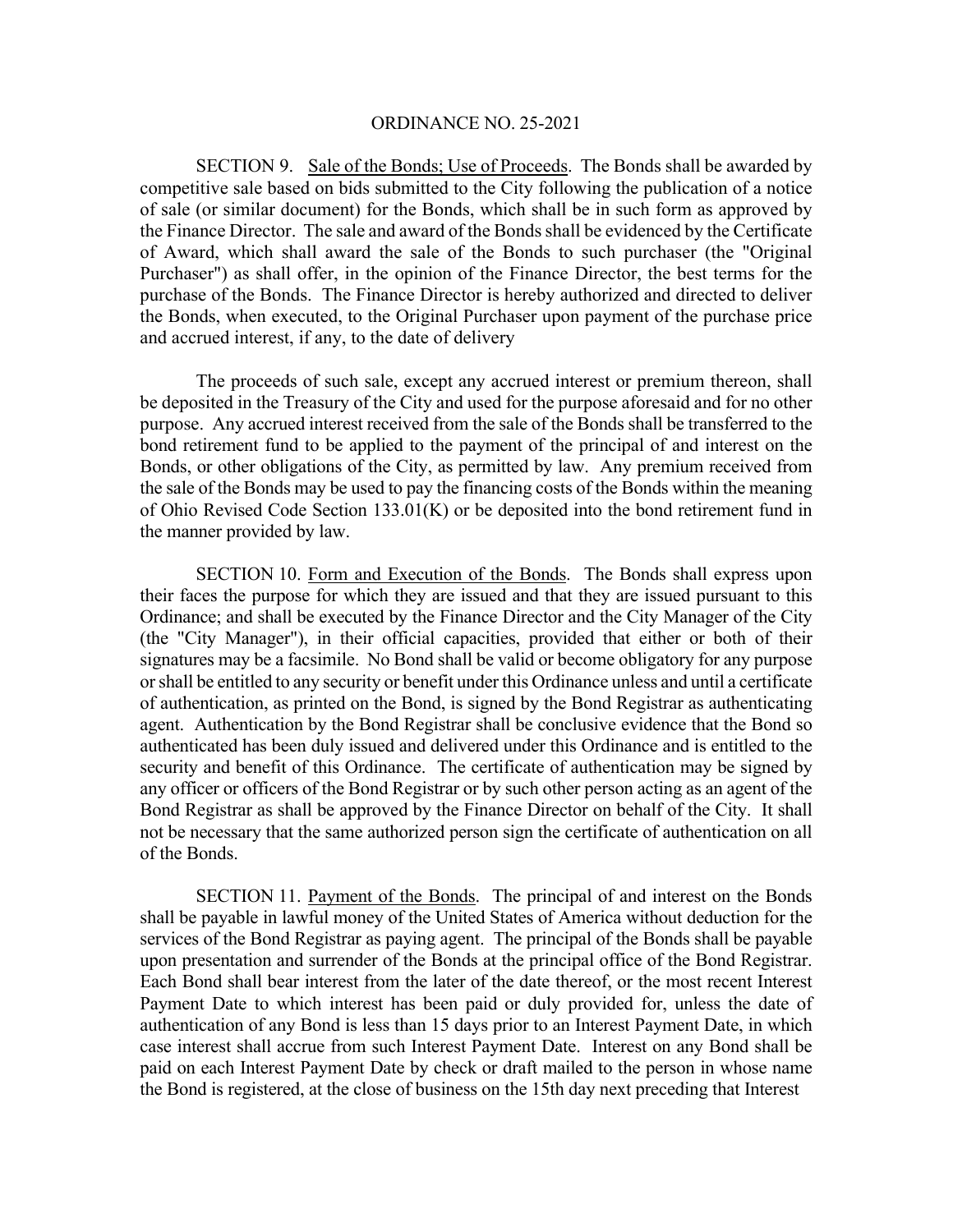Payment Date (the "Record Date") (unless such date falls on a non-business day, in which case the Record Date shall be the preceding business day), on the Bond Register at the address appearing therein.

 Any interest on any Bond which is payable, but is not punctually paid or provided for, on any Interest Payment Date (herein called "Defaulted Interest") shall forthwith cease to be payable to the registered owner on the relevant Record Date by virtue of having been such owner and such Defaulted Interest shall be paid to the registered owner in whose name the Bond is registered at the close of business on a date (the "Special Record Date") to be fixed by the Bond Registrar, such Special Record Date to be not more than 15 nor less than 10 days prior to the date of proposed payment. The Bond Registrar shall cause notice of the proposed payment of such Defaulted Interest and the Special Record Date therefor to be mailed, first class postage prepaid, to each Bondholder, at such Bondholder's address as it appears in the Bond Register, not less than 10 days prior to such Special Record Date, and may, in its discretion, cause a similar notice to be published once in a newspaper in each place where Bonds are payable, but such publication shall not be a condition precedent to the establishment of such Special Record Date.

 Subject to the foregoing provisions of this Section, each Bond delivered by the Bond Registrar upon transfer of or in exchange for or in lieu of any other Bond shall carry the rights to interest accrued and unpaid, and to accrue, which were carried by such other Bond.

 SECTION 12. Appointment of Bond Registrar. The Finance Director is hereby authorized and directed to execute on behalf of the City a Bond Registrar Agreement with such bank or other appropriate financial institution as shall be acceptable to the Finance Director and the Original Purchaser, pursuant to which such bank or financial institution shall agree to serve as authenticating agent, bond registrar, transfer agent, and paying agent (the "Bond Registrar") for the Bonds. Interest shall be payable at maturity by check or draft mailed to the Registered Owner hereof, as shown on the registration books of the City maintained by the Bond Registrar. If at any time the Bond Registrar shall be unable or unwilling to serve as such, or the Finance Director in such officer's discretion shall determine that it would be in the best interest of the City for such functions to be performed by another party, the Finance Director may, and is hereby authorized and directed to, enter into an agreement with a national banking association or other appropriate institution experienced in providing such services, to perform the services required of the Bond Registrar hereunder. Each such successor Bond Registrar shall promptly advise all bondholders of the change in identity and new address of the Bond Registrar. So long as any of the Bonds remain outstanding, the City shall cause to be maintained and kept by the Bond Registrar, at the office of the Bond Registrar, all books and records necessary for the registration, exchange and transfer of Bonds as provided in this Section (the "Bond Register"). Subject to the provisions of this Ordinance, the person in whose name any Bond shall be registered on the Bond Register shall be regarded as the absolute owner thereof for all purposes. Payment of or on account of the principal of and interest on any Bond shall be made only to or upon the order of that person. Neither the City nor the Bond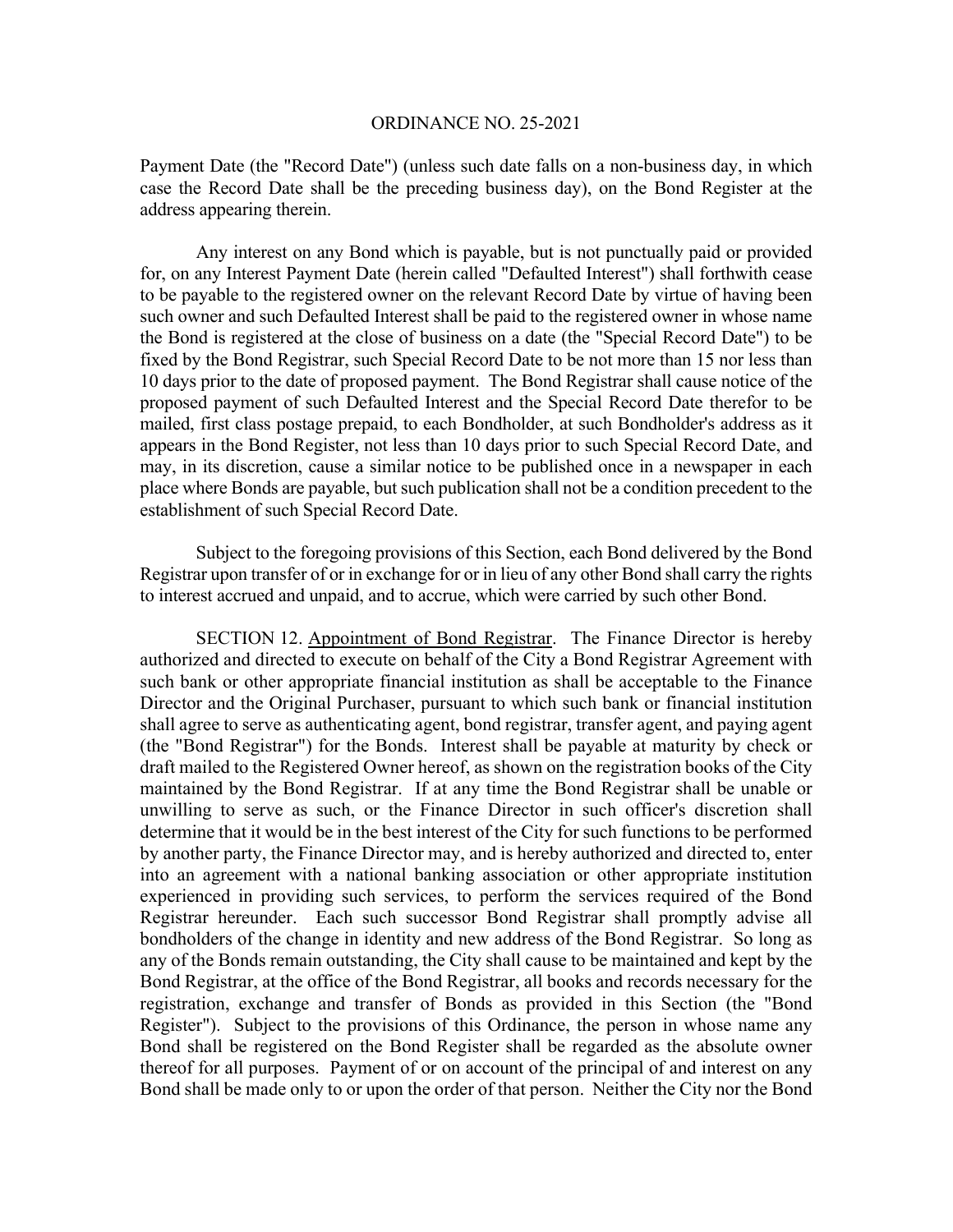Registrar shall be affected by any notice to the contrary, but the registration may be changed as herein provided. All payments shall be valid and effectual to satisfy and discharge the liability upon the Bonds, including the interest thereon, to the extent of the amount or amounts so paid.

 Any Bond, upon presentation and surrender at the office of the Bond Registrar, together with a request for exchange signed by the registered owner or by a person authorized by the owner to do so by a power of attorney in a form satisfactory to the Bond Registrar, may be exchanged for Bonds of the same form and of any authorized denomination or denominations equal in the aggregate to the unmatured principal amount of the Bonds surrendered, and bearing interest at the same rate and maturing on the same date.

 A Bond may be transferred only on the Bond Register upon presentation and surrender thereof at the office of the Bond Registrar, together with an assignment executed by the registered owner or by a person authorized by the owner to do so by a power of attorney in a form satisfactory to the Bond Registrar. Upon that transfer, the Bond Registrar shall complete, authenticate and deliver a new Bond or Bonds of any authorized denomination or denominations equal in the aggregate to the unmatured principal amount of the Bonds surrendered, and bearing interest at the same rate and maturing on the same date.

 The City and the Bond Registrar shall not be required to transfer or exchange (i) any Bond during a period beginning at the opening of business 15 days before the day of mailing of a notice of redemption of Bonds, and ending at the close of business on the day of such mailing, or (ii) any Bonds selected for redemption, in whole or in part, following the date of such mailing.

In all cases in which Bonds are exchanged or transferred hereunder, the City shall cause to be executed and the Bond Registrar shall authenticate and deliver Bonds in accordance with the provisions of this Ordinance. The exchange or transfer shall be without charge to the owner; except that the City and the Bond Registrar may make a charge sufficient to reimburse them for any tax or other governmental charge required to be paid with respect to the exchange or transfer. The City or the Bond Registrar may require that those charges, if any, be paid before it begins the procedure for the exchange or transfer of the Bonds. All Bonds issued upon any transfer or exchange shall be the valid obligations of the City, evidencing the same debt, and entitled to the same benefits under this Ordinance, as the Bonds surrendered upon that transfer or exchange.

 SECTION 13. Book-Entry System. For purposes of this Ordinance, the following terms shall have the following meanings:

 "Book-entry form" or "book-entry system" means a form or system under which (i) the beneficial right to payment of principal of and interest on the Bonds may be transferred only through a book-entry and (ii) physical Bonds in fully registered form are issued only to a Depository or its nominee as registered owner, with the Bonds "immobilized" in the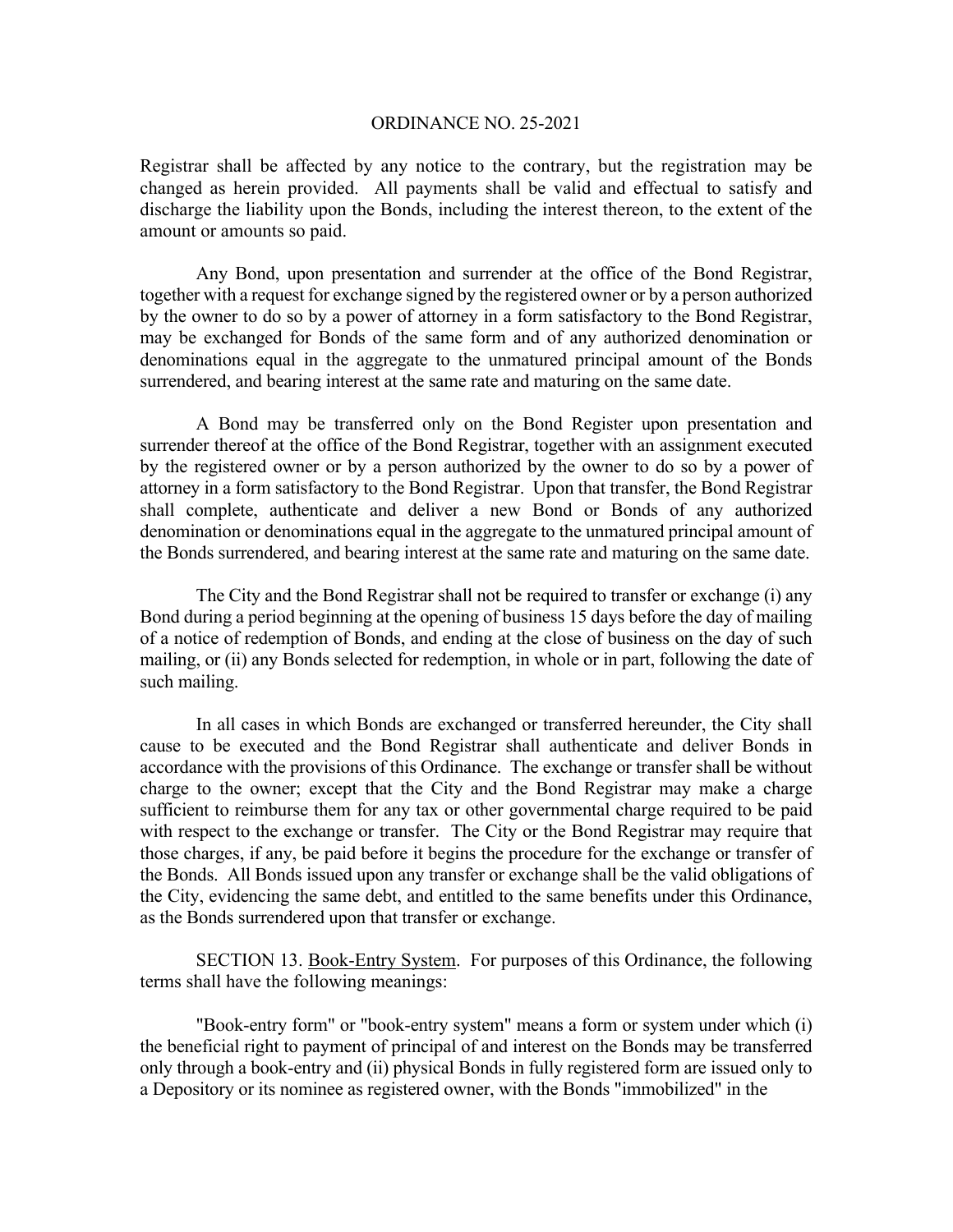custody of the Depository, and the book-entry is the record that identifies the owners of beneficial interests in those Bonds.

 "Depository" means any securities depository that is a clearing agency under federal law operating and maintaining, together with its participants, a book-entry system to record beneficial ownership of securities and to effect transfers of securities in book-entry form, and includes The Depository Trust Company (a limited purpose trust company), New York, New York.

 The Bonds may be initially issued to a Depository for use in a book-entry system, and the provisions of this Section shall apply, notwithstanding any other provision of this Ordinance; (i) there shall be a single Bond of each maturity, (ii) those Bonds shall be registered in the name of the Depository or its nominee, as registered owner, and immobilized in the custody of the Depository; (iii) the beneficial owners in book-entry form shall have no right to receive Bonds in the form of physical securities or certificates; (iv) ownership of beneficial interests in any Bonds in book-entry form shall be shown by book-entry on the system maintained and operated by the Depository, and transfers of the ownership of beneficial interests shall be made only by the Depository and by book-entry; and (v) the Bonds as such shall not be transferable or exchangeable, except for transfer to another Depository or to another nominee of a Depository, without further action by the City. Bond service charges on Bonds in book-entry form registered in the name of a Depository or its nominee shall be payable in same day funds delivered to the Depository or its authorized representative (i) in the case of interest, on each Interest Payment Date, and (ii) in all other cases, upon presentation and surrender of Bonds as provided in this Ordinance.

 The Bond Registrar may, with the approval of the City, enter into an agreement with the beneficial owner or registered owner of any Bond in the custody of a Depository providing for making all payments to that owner of principal and interest on that Bond or any portion thereof (other than any payment of the entire unpaid principal amount thereof) at a place and in a manner (including wire transfer of federal funds) other than as provided above in this Ordinance, without prior presentation or surrender of the Bond, upon any conditions which shall be satisfactory to the Bond Registrar and to the City. That payment in any event shall be made to the person who is the registered owner of that Bond on the date that principal is due, or, with respect to the payment of interest, as of the applicable date agreed upon as the case may be. The Bond Registrar shall furnish a copy of each of those agreements, certified to be correct by the Bond Registrar, to other paying agents for Bonds and to the City. Any payment of principal or interest pursuant to such an agreement shall constitute payment thereof pursuant to, and for all purposes of, this Ordinance.

 If requested, the Finance Director and the City Manager are authorized and directed to execute, acknowledge and deliver, in the name of and on behalf of the City, an agreement among the City, the Bond Registrar and a Depository to be delivered in connection with the issuance of the Bonds to such Depository for use in a book-entry system.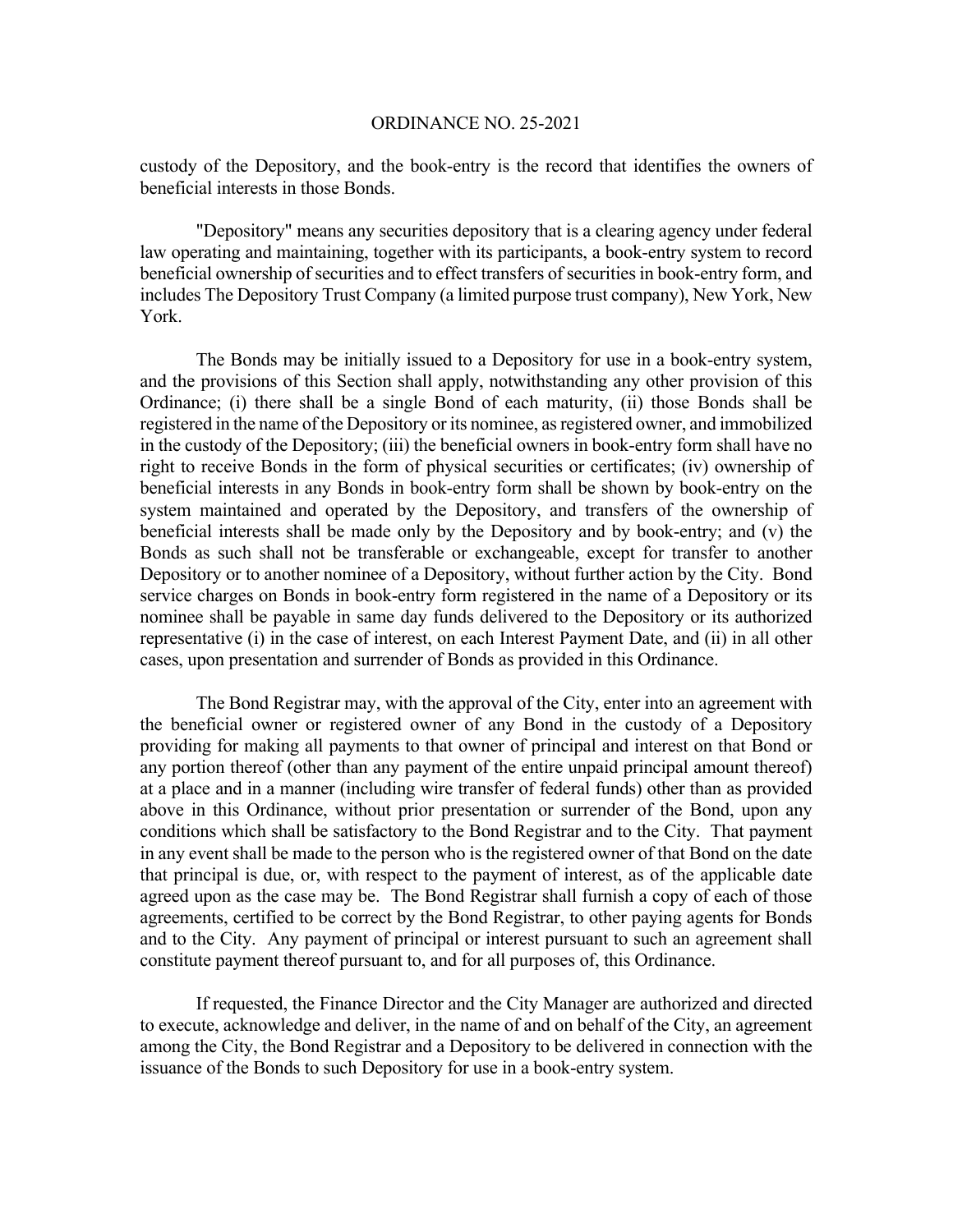The City may decide to discontinue use of the book-entry system through the Depository. In that event, Bond certificates will be printed and delivered to the Depository.

 If any Depository determines not to continue to act as the Depository for the Bonds for use in a book-entry system, the City and the Bond Registrar may attempt to establish a securities depository/book-entry relationship with another qualified Depository under this Ordinance. If the City and the Bond Registrar do not or are unable to do so, the City and the Bond Registrar, after the Bond Registrar has made provision for notification of the beneficial owners by the then Depository, shall permit withdrawal of the Bonds from the Depository and authenticate and deliver bond certificates in fully registered form to the assigns of the Depository or its nominee, all at the cost and expense (including costs of printing and delivering definitive Bond), if the event is not the result of action or inaction by the City or the Bond Registrar, of those persons requesting such issuance.

 SECTION 14. Federal Tax Law Compliance. The City hereby covenants that it will comply with the requirements of all existing and future laws which must be satisfied in order that interest on the Bonds is and will continue to be excluded from gross income for federal income tax purposes, including without limitation restrictions on the use of the property financed with the proceeds of the Bonds so that the Bonds will not constitute "private activity bonds" within the meaning of Section 141 of the Internal Revenue Code of 1986, as amended (the "Code"). The City further covenants that it will restrict the use of the proceeds of the Bonds in such manner and to such extent, if any, as may be necessary, after taking into account reasonable expectations at the time the Bonds are issued, so that they will not constitute arbitrage bonds under Section 148 of the Code and the regulations prescribed thereunder (the "Regulations").

The Finance Director, or any other officer of the City, including the City Manager, is hereby authorized and directed (a) to make or effect any election, selection, designation, choice, consent, approval or waiver on behalf of the City with respect to the Bonds as permitted or required to be made or given under the federal income tax laws, for the purpose of assuring, enhancing or protecting favorable tax treatment or the status of the Bonds or interest thereon or assisting compliance with requirements for that purpose, reducing the burden or expense of such compliance, reducing any rebate amount or any payment of penalties, or making any payments of special amounts in lieu of making computations to determine, or paying, any excess earnings as rebate, or obviating those amounts or payments, as determined by the Finance Director, which action shall be in writing and signed by the Finance Director, or any other officer of the City, including the City Manager, on behalf of the City; (b) to take any and all actions, make or obtain calculations, and make or give reports, covenants and certifications of and on behalf of the City as may be appropriate to assure the exclusion of interest from gross income and the intended tax status of the Bonds; and (c) to give an appropriate certificate on behalf of the City, for inclusion in the transcript of proceedings, setting forth the facts, estimates and circumstances, and reasonable expectations of the City pertaining to Section 148 and the Regulations, and the representations, warranties and covenants of the City regarding compliance by the City with Sections 141 through 150 of the Code and the Regulations.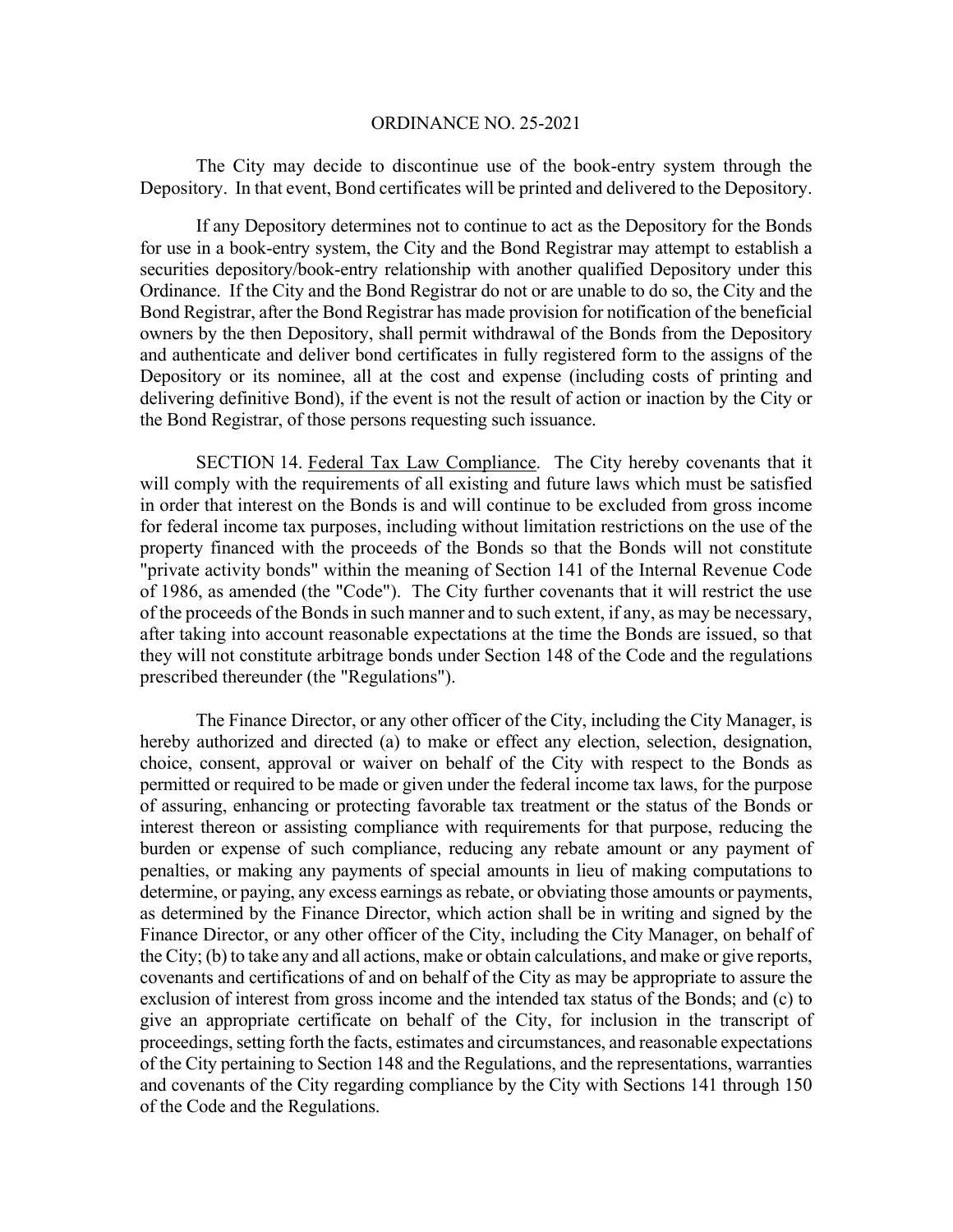The Finance Director shall keep and maintain adequate records pertaining to the use and investment of all proceeds of the Bonds sufficient to permit, to the maximum extent possible and presently foreseeable, the City to comply with any federal law or regulation now or hereafter having applicability to the Bonds that relates to the use of such proceeds, which limits the amount of Bond proceeds which may be invested on an unrestricted yield or requires the City to rebate arbitrage profits to the United States Department of the Treasury. The Finance Director is hereby authorized and directed to file such reports with, and rebate arbitrage profits to, the United States Department of the Treasury, to the extent that any federal law or regulation having applicability to the Bonds requires any such reports or rebates.

 SECTION 15. Municipal Bond Insurance. The Finance Director is authorized to make appropriate arrangements, if the Finance Director deems it in the best interest of the City, for the issuance of a municipal bond insurance policy with respect to all or any portion or series of the Bonds, including executing and delivering a commitment therefor and certificates and other documents in connection therewith and paying the bond insurance premium related thereto. All additional provisions required to be authorized by this Council for the issuance of a municipal bond insurance policy shall be contained in the Certificate of Award.

 SECTION 16. Official Statement. The distribution of an Official Statement of the City, in preliminary and final form, relating to the original issuance of the Bonds is authorized if the Finance Director determines that it is necessary or advisable to prepare and distribute an Official Statement in connection with the original issuance of the Bonds. If the Finance Director so determines, then the Finance Director and the City Manager, and any other officer of this Council, are authorized and directed to negotiate, prepare and execute, on behalf of the City and in their official capacity, the Official Statement and any supplements thereto as so executed in connection with the original issuance of the Bonds, and they are authorized and directed to advise the Original Purchaser in writing regarding limitations on the use of the Official Statement and any supplements thereto for purposes of marketing or reoffering the Bonds as they deem necessary or appropriate to protect the interests of the City. The Finance Director, the City Manager and the Law Director are each authorized to execute and deliver, on behalf of the City and in their official capacities, such certificates in connection with the accuracy of an Official Statement, in either preliminary or final form, and any supplements thereto as may, in their judgment, be necessary or appropriate.

 SECTION 17. Obtaining of Rating for the Bonds. The Finance Director is authorized to obtain or update a rating or ratings on the Bonds and the City if the Finance Director determines that it is necessary or advisable in connection with the original issuance of the Bonds. If the Finance Director so determines, then the Finance Director, City Manager, and any officer of this Council are authorized and directed to take all steps necessary to obtain such rating or ratings, including paying the rating fees imposed by any rating agency and paying any travel expenses relating to obtaining such rating or ratings.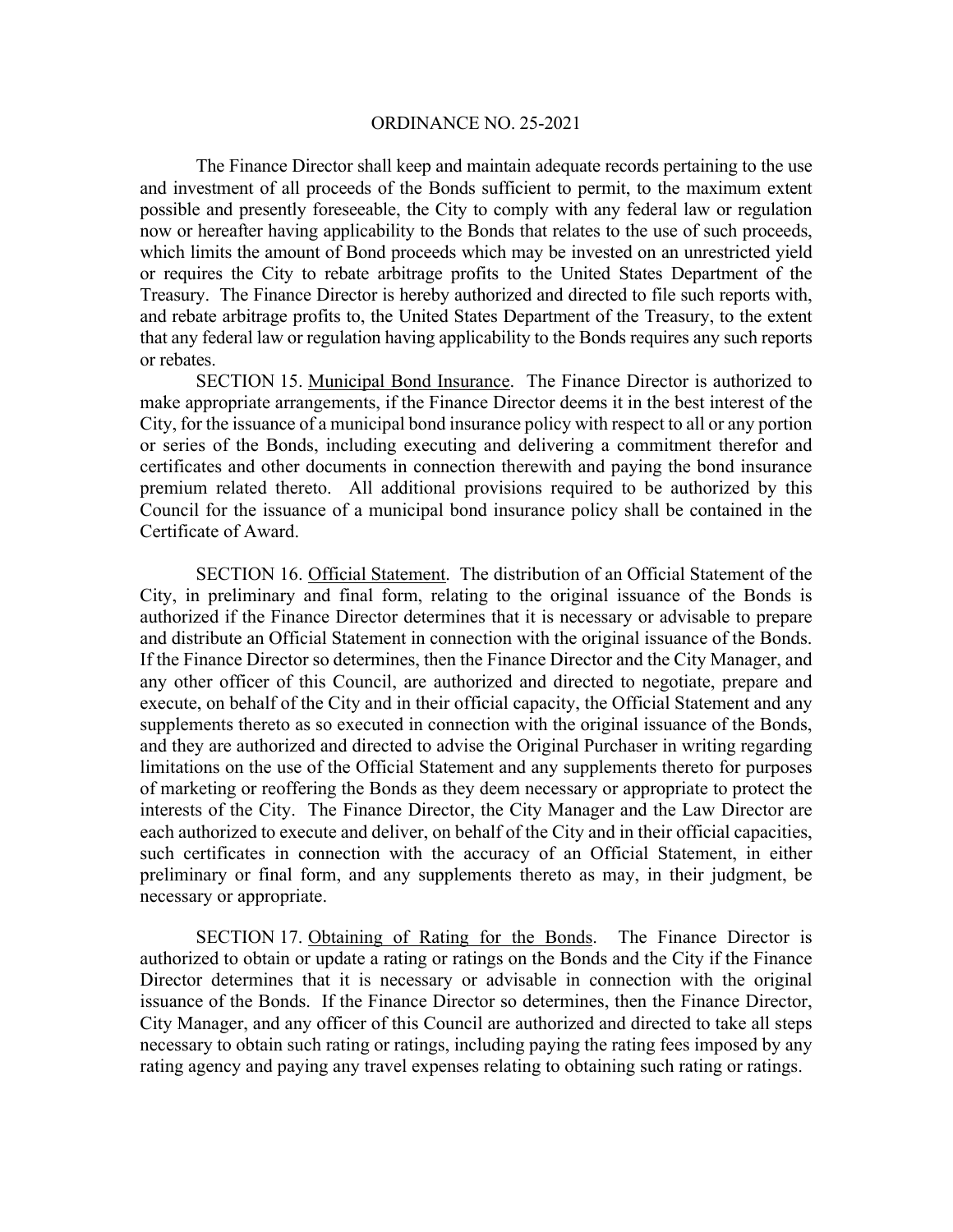SECTION 18. Appointment of Municipal Advisor. The appointment of Baker Tilly Municipal Advisors, LLC, to serve as municipal advisor to the City in connection with the issuance of the Bonds is hereby approved. The fees to be paid to such firm shall be subject to review and approval of the Finance Director, shall not exceed the fees customarily charged for such services, and shall be paid upon closing of the financing from proceeds of the Bonds.

 SECTION 19. Appointment of Bond Counsel. The appointment of the law firm of Bricker & Eckler LLP to serve as Bond Counsel with respect to the issuance of the Bonds is hereby approved. The fees to be paid to such firm shall be subject to review and approval by the Finance Director, shall not exceed the fees customarily charged for such services, and shall be paid upon closing of the financing from proceeds of the Bonds.

 SECTION 20. Transcript of Proceedings; Execution of Additional Documents. The officer having charge of the minutes of the Council and any other officers of the Council, or any of them individually, are hereby authorized and directed to prepare and certify a true transcript of proceedings pertaining to the Bonds and to furnish a copy of such transcript to the Original Purchaser. Such transcript shall include certified copies of all proceedings and records of the Council relating to the power and authority of the City to issue the Bonds and certificates as to matters within their knowledge or as shown by the books and records under their custody and control, including but not limited to a general certificate of the City Clerk and a no-litigation certificate of the City Manager and the Finance Director, and such certified copies and certificates shall be deemed representations of the City as to the facts stated therein. Except for the procedure for authenticating the Bonds set forth in Section 10 herein, documents (including this Ordinance) executed, scanned and transmitted electronically and electronic and digital signatures shall be deemed original signatures for said transcript of the Bonds, for the purposes of this Ordinance, and for all matters related thereto, with any such scanned, electronic, and digital signatures having the same legal effect as original signatures.

The City Manager and Finance Director are hereby authorized and directed to take such action and to execute and deliver, on behalf of the Council, such additional instruments, agreements, certificates, and other documents as may be in their discretion necessary or appropriate in order to carry out the intent of this Ordinance. Such documents shall be in the form not substantially inconsistent with the terms of this Ordinance, as they in their discretion shall deem necessary or appropriate.

SECTION 21. Satisfaction of Conditions for Bond Issuance. It is hereby found and determined that all acts, conditions and things necessary to be done precedent to and in the issuing of the Bonds in order to make them legal, valid and binding obligations of the City have happened, been done and been performed in regular and due form as required by law; that the faith, credit and revenue of the City are hereby irrevocably pledged for the prompt payment of the principal and interest thereof at maturity; and that no limitation of